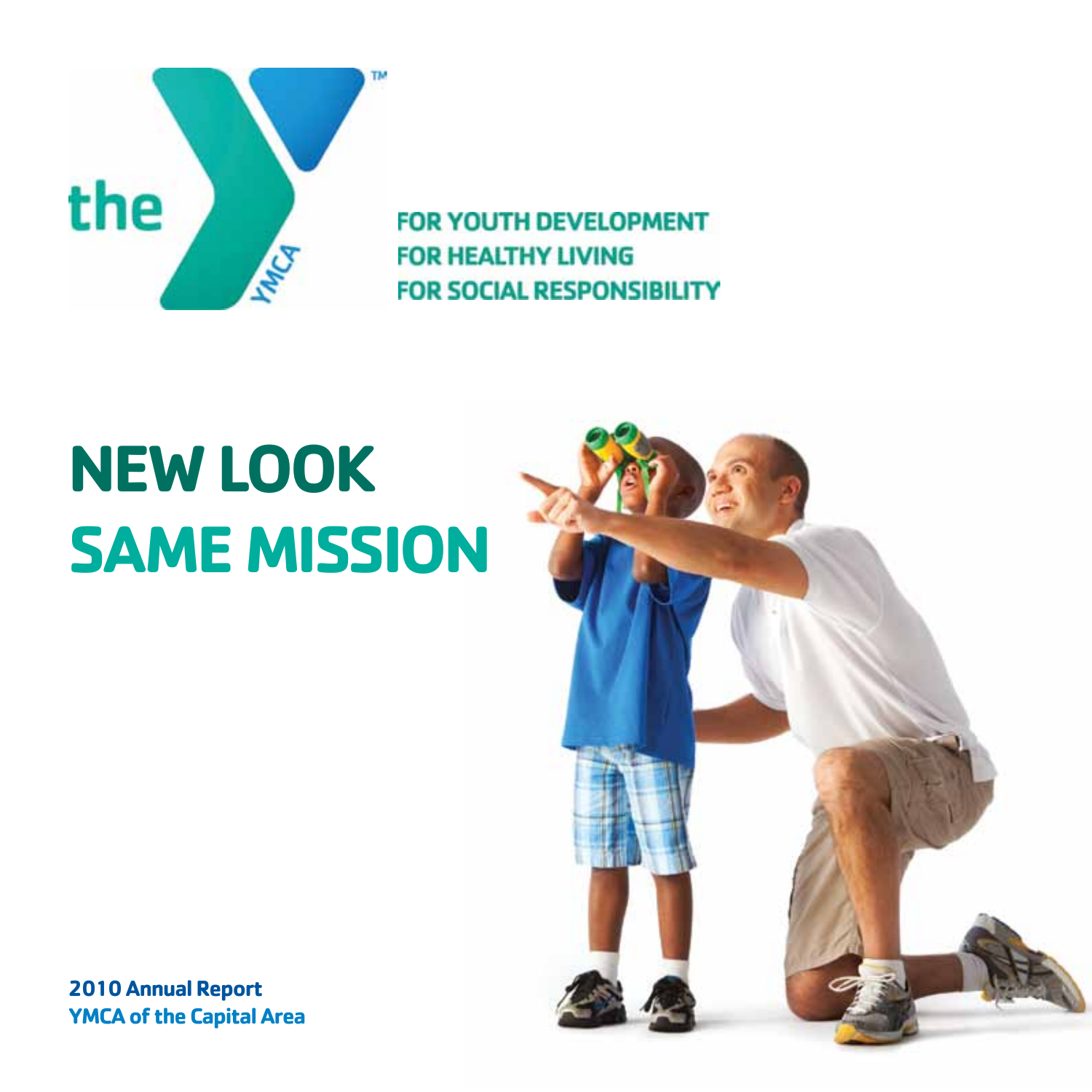#### **OUR CAUSE:**

**The Y is a powerful association of men, women and children of all ages and from all walks of life joined together by a shared passion: to strengthen the foundations of community.** 

**With a commitment to nurturing the potential of kids, promoting healthy living and fostering a sense of social responsibility, the Y ensures that every individual has access to the essentials needed to learn, grow and thrive. Anchored in more than 10,000 neighborhoods around the country, the Y has the long-standing relationships and physical presence not just to promise, but to deliver, lasting personal and social change.** 

**Though the world may be unpredictable, one thing remains certain- the Y is, and always will be, dedicated to building healthy, confident, connected and secure children, adults, families and communities.** 

#### **OUR MISSION:**

**To put Christian principles into practice through programs that build a healthy spirit, mind and body for all.**

**OUR VOICE:**

**NURTURING GENUINE HOPEFUL DETERMINED WELCOMING** 

**OUR VALUES:**

**CARING HONESTY RESPECT RESPONSIBILITY**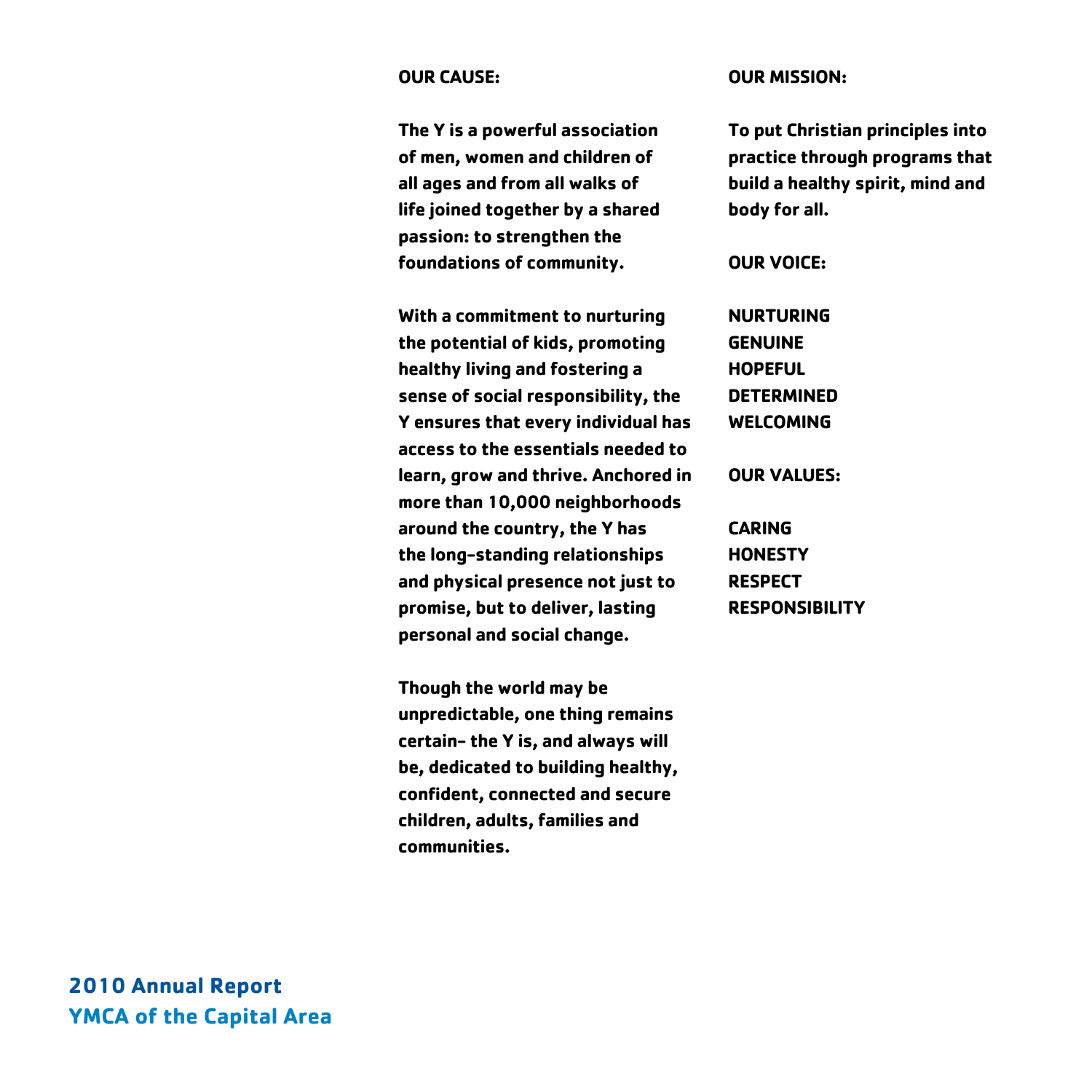

# **WELCOME THANKS FOR THE HELPING HAND!**

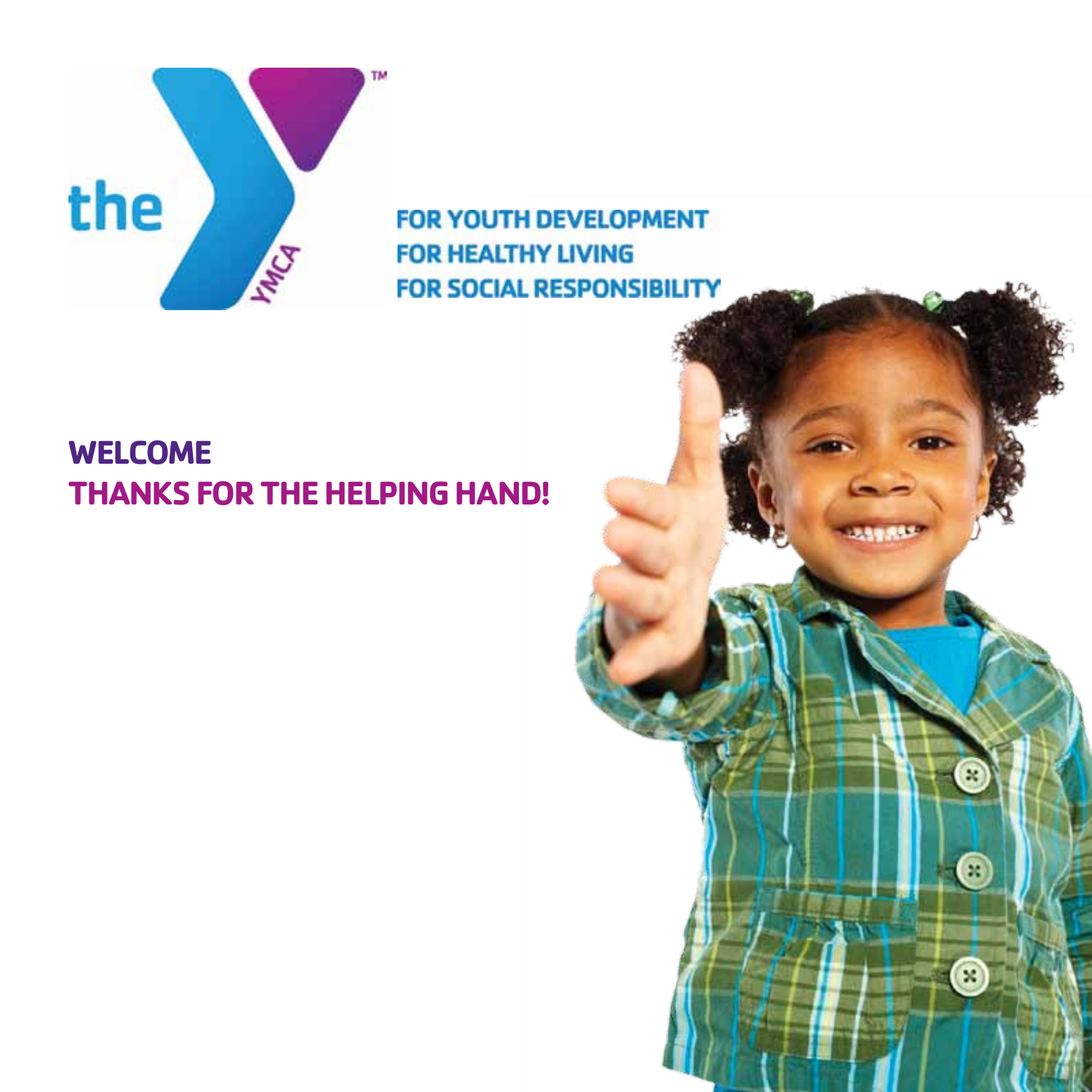**The theme for this year's annual report is "New Look, Same Mission." For the first time in 43 years the National YMCA movement has unveiled a redesign of our brand. The new strategy, which includes a new logo, is designed to help us tell the Y's story and reach more people across our great nation.** 

**Our YMCA is not changing. We are clarifying our mission, defining our cause and strengthening the foundations of our community, so the good work prevails.** 

**Every day, we work side-by-side with our neighbors to make sure that everyone, regardless of age, income or background, has the opportunity to learn, grow and thrive. Our new strategy will help us better communicate how we bring our Christian mission to life every day.**

**For more than 94 years the YMCA of the Capital Area has provided new opportunities for members, participants and the entire community to be a part of something wonderful.**

**The Y is a place where relationships are developed, programs are delivered, and memories are made.** 

**Our focus has been and will always be to nurture the potential of youth and teens for Youth Development, to improve our communities health and well-being for Healthy Living, and to give back and provide support to our neighbors through Social Responsibility.** 

**This organization is more than ever, your organization. The Y is still the same Christian, mission driven, charitable organization that you have known and supported for many years.** 

**Thank you for being a part of this great family. We are grateful for each and every Y volunteer.**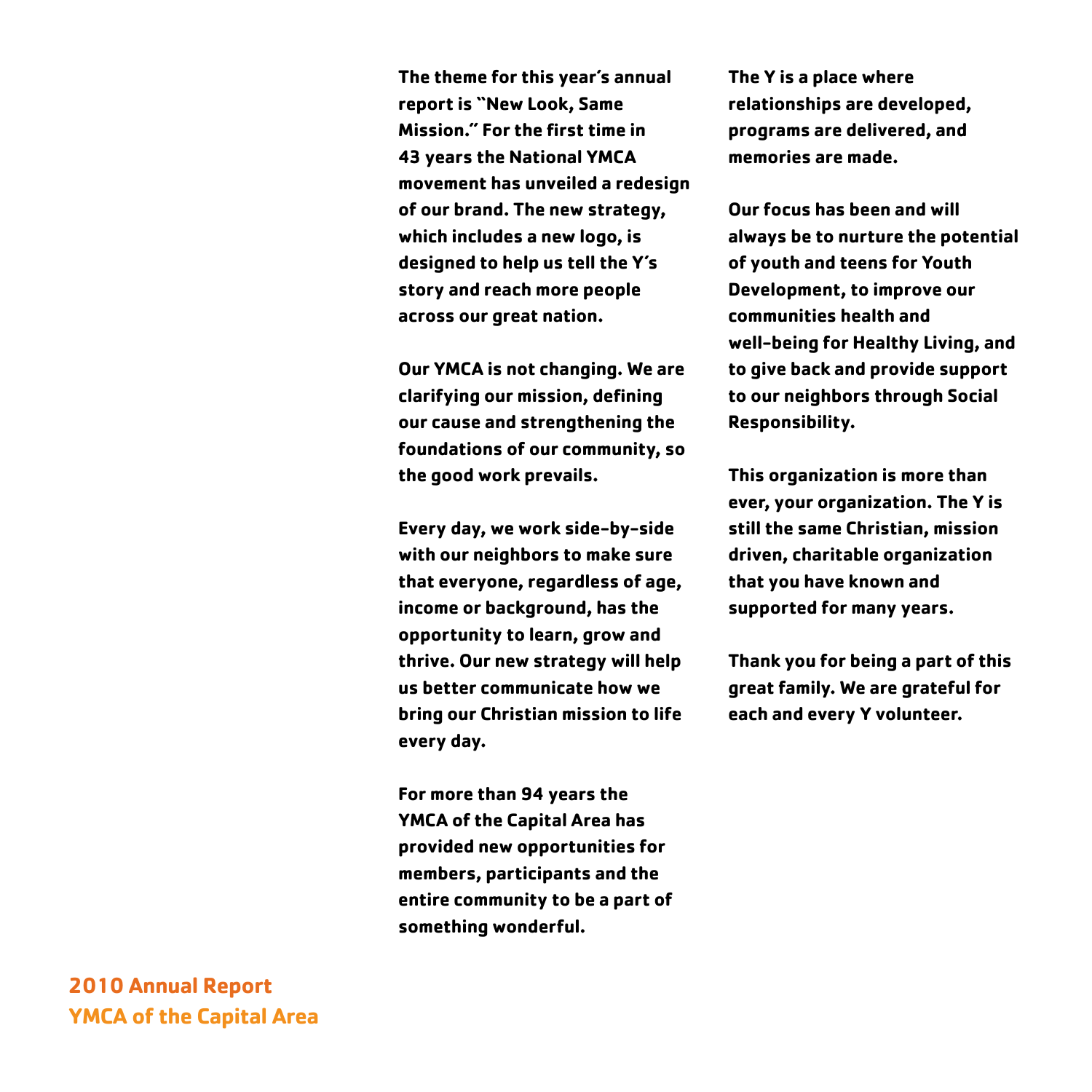

# **LET US RE-INTRODUCE OURSELVES**

### **A Message from Leadership**

**The Y is a catalyst for changing individuals and communities in a positive way. It always has been. We've identified our core competencies and are re-tooling our message to bring clarity to all we touch... for kids, for community, for social responsibility.**

**Our mission is the same… the way we communicate the Y values has been refined.**

> **Bob Jacobs CEO, YMCA of the Capital Area**

**Ann Forte Trappey CVO, YMCA of the Capital Area**

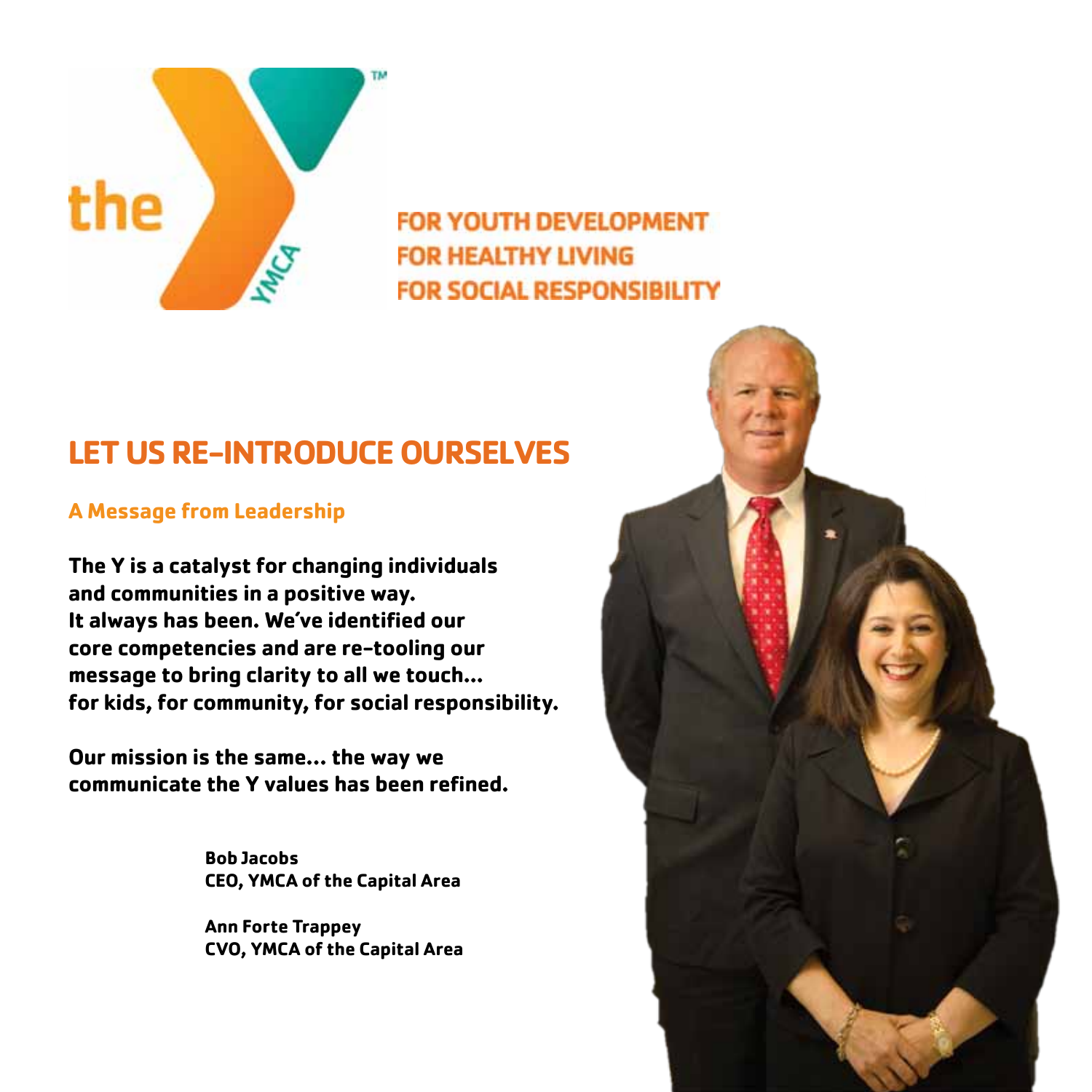**Youth Development: Nurturing the potential of every child and teen.** 

**The Y believes that all kids deserve the opportunity to discover who they are and what they can achieve. That's why, through the Y, millions of youth today are taking a greater interest in learning; making smarter life choices; and cultivating the values, skills and relationships that lead to positive behaviors, the pursuit of higher education and goal achievement.**

**More than 1,000 Louisiana teens participated in Youth and Government and received the Premier Delegation Award at the National Youth and Government Conference.**

**100% of graduating seniors in the Black Achievers program enrolled in college. Their average ACT score was 23, which is 3 points higher than Louisiana's average.**

**35 teens attended the Christian Values Conference.**

**More than 500 kids participated in the Kid Fit and Healthy Kids Day programs.**

**The Y served 18,457 children in childcare programs, 11,074 children in summer camp and 7,383 children in before and after school care.** 

**558 children participated in Y swim teams.**

**11,947 children participated in teen programs at the Y.**

**17,301 children participated in Y youth sports such as basketball, volleyball, soccer, baseball, T-ball, flag football and tackle football.**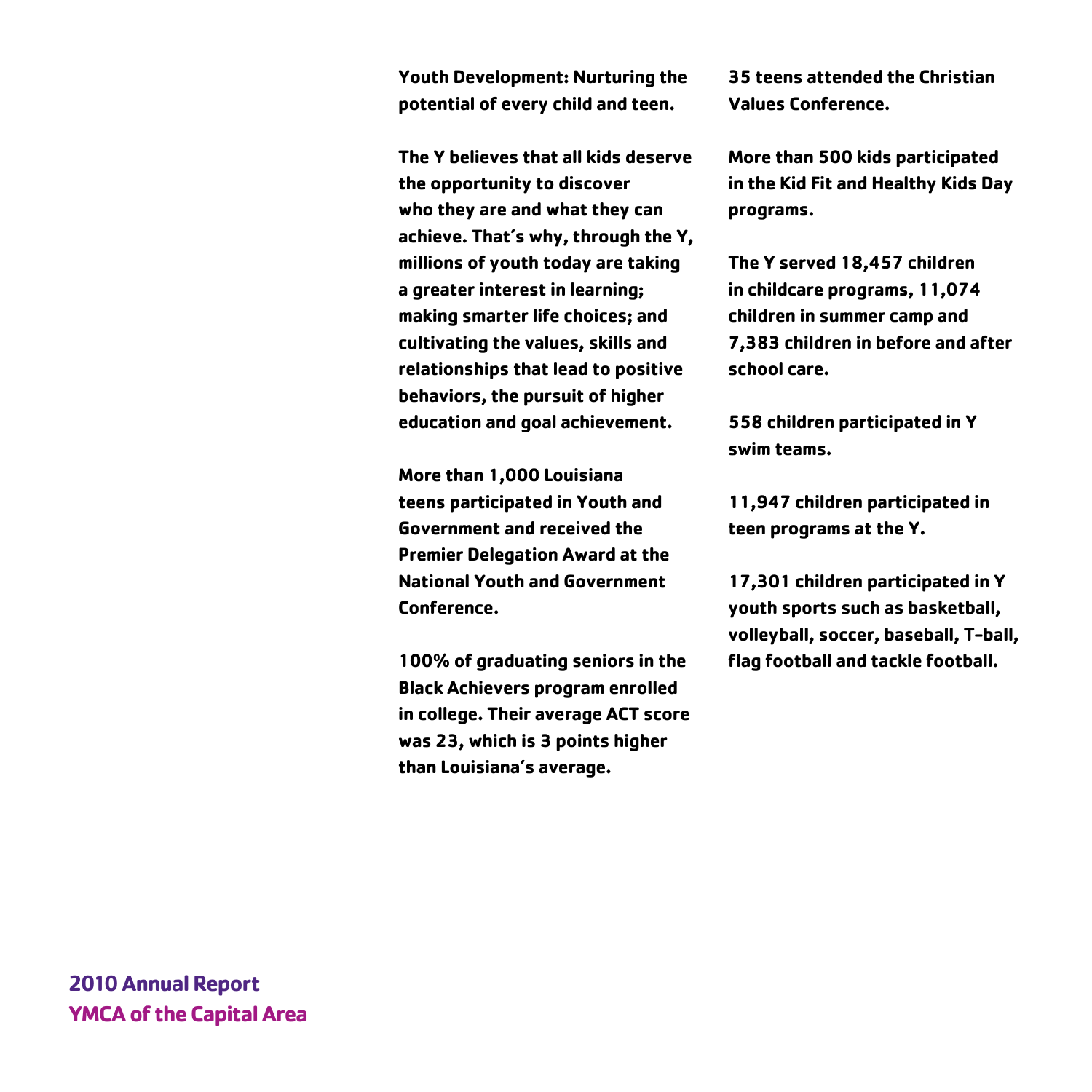

# **ENSURE A BRIGHTER FUTURE FOR YOUTH DEVELOPMENT**

**2010 Accomplishments**

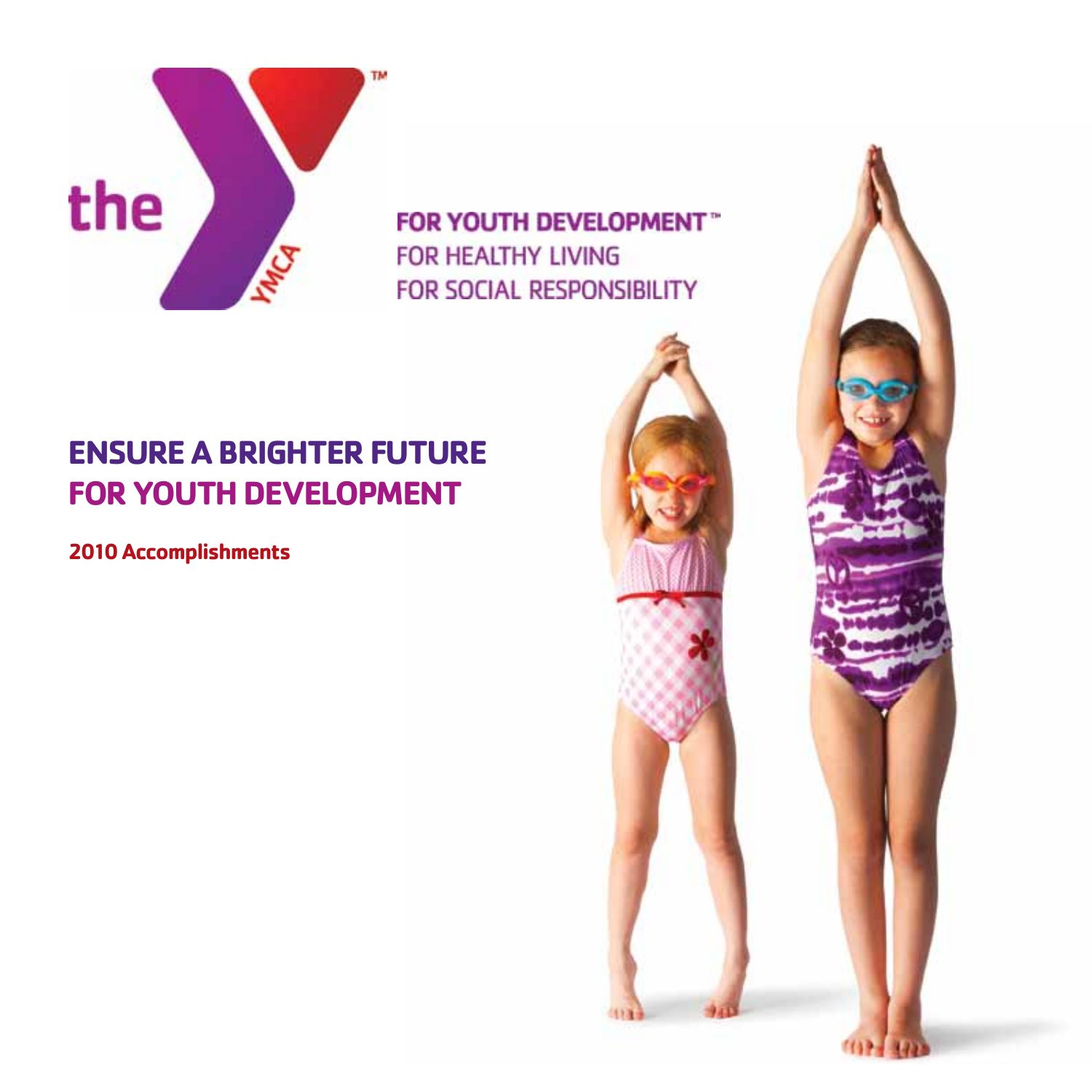**Healthy Living: Improving the nation's health and well-being.**

**In communities across the nation, the Y is a leading voice on health and well-being. With a mission centered on balance, the Y brings families closer together, encourages good health and fosters connections through fitness, sports, fun and shared interests. As a result, millions of youth, adults and families are receiving the support, guidance and resources needed to achieve greater health and well-being for their spirit, mind and body.** 

**The Y's Senior programs saw an increase in participation by 40%.** 

**Adult Swim Lesson participation experienced a 50% growth.**

**The Community Shape Up program provided free health and wellness seminars to more than 1,000 participants.**

**The ActivTrax system was installed at four of the Y's locations.**

**The Y was selected as a "Family Favorite" for Baton Rouge Parents Magazine in the category of Family Fitness Center.**

**The Y offered more than 30 free seminars for Women's Week.**

**The Y participated in more than 120 community health fairs.** 

**975 people completed the Ropes Course Challenge.**

**The Y served 1,153 participants in adult sports.**

**Tennis had increased participation with 11,400 people getting involved with Y tennis programs.**

**3,170 kids, adults and seniors learned to swim at the Y last year.**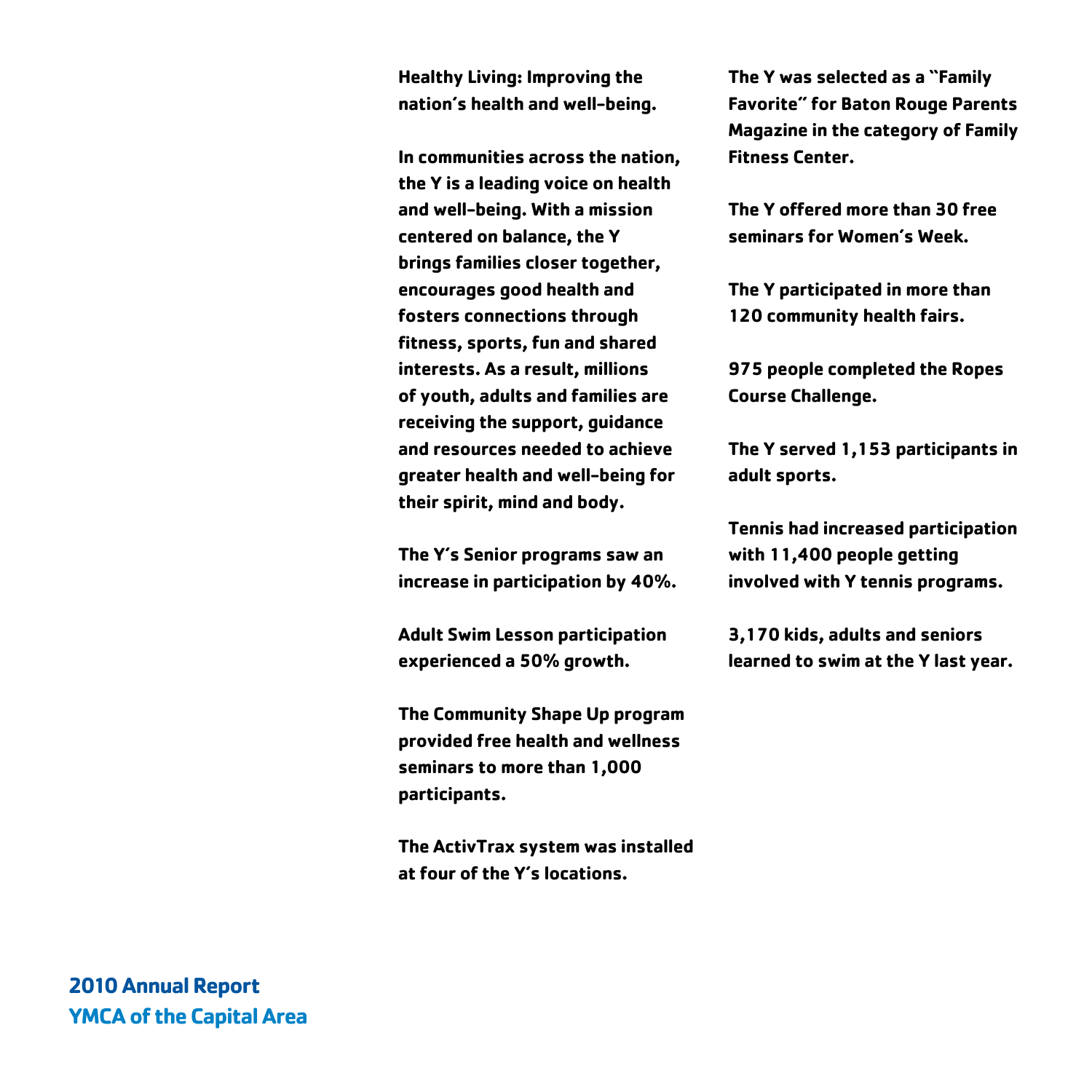

### **ALWAYS HERE IN OUR COMMUNITY FOR HEALTHY LIVING**

**2010 Accomplishments**

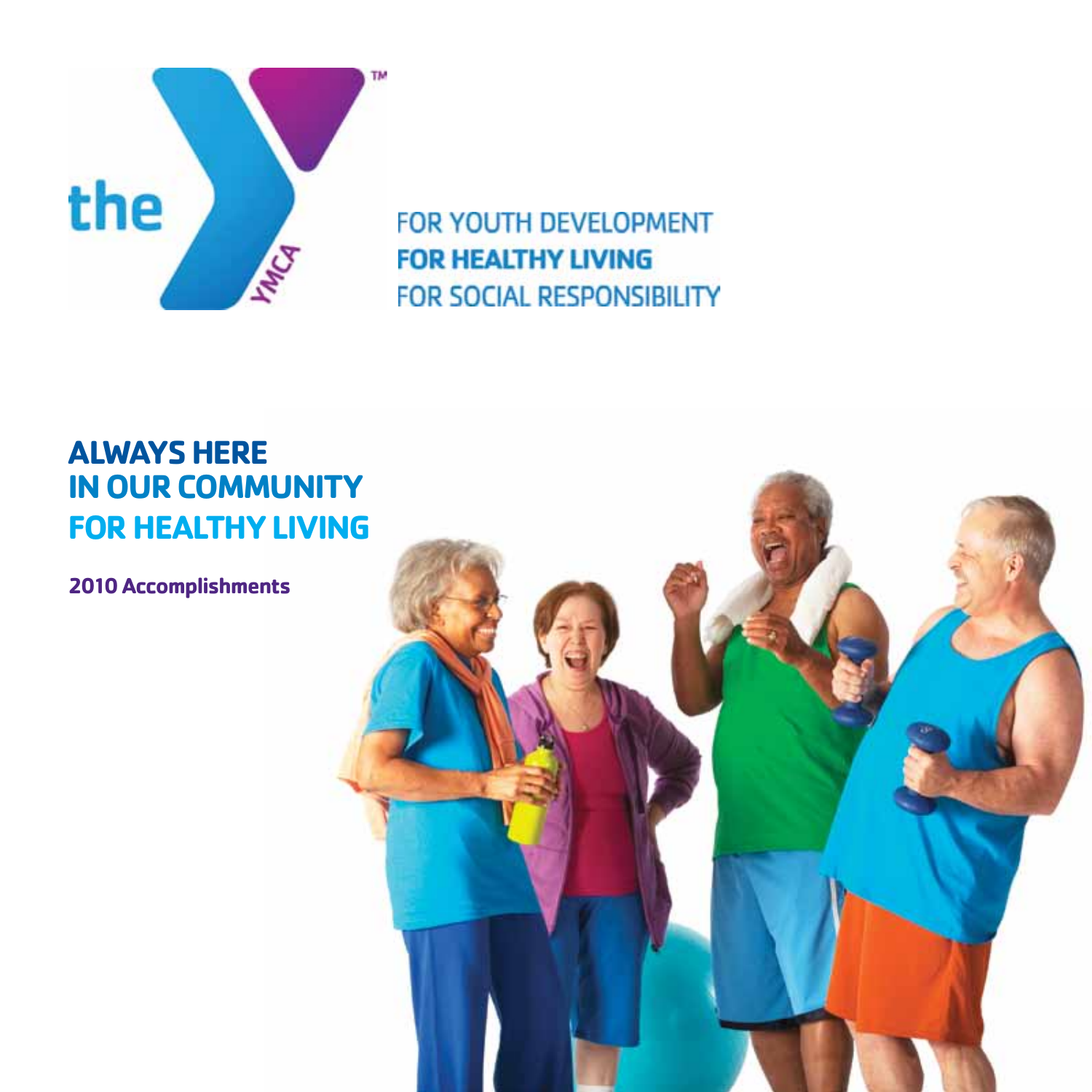**Social Responsibility: Giving back and providing support to our neighbors.**

**Across the country, the Y helps people give back and assist their neighbors by offering them opportunities to volunteer, advocate and support programs that strengthen community.** 

**The Y steps in to provide help and support in many ways throughout the year.**

**The Youth Outreach program at SAIA Park provided 1,350 free meals to children during the school year.**

**Over 1,400 children were served through additional youth outreach programs.** 

**The Bicycle Ministries program repaired over 270 bikes and distributed 107 bikes to the homeless in our community, an increase of 78% from the prior year.**

**The Homeless Outreach program provided 970 barrels of clothing, toiletries and other donated items to the homeless in our community.**

**Collectively, our Homeless Outreach program served over 5,500 individuals.**

**The Cancer Survivor Water Exercise Class participation experienced a 20% growth.**

**The Y provided 84 free swim lessons.**

**The Splash Program provided free swim safety skills to 12 elementary schools.**

**Changing Lives Campaign scholarships provided financial assistance to many people in need. Participant numbers are:** 

- **1,677 Childcare**
	- **344 Swim Lessons**
	- **961 Youth Sports**
	- **768 Memberships**
	- **515 Senior Memberships**

**Contributions from Y supporters made all this possible.**

**The Y served 13,392 kids, adults, families and seniors through Y membership benefits.**

**2,741 families spent more time together through Y family programs.**

**Y senior participation increased to 2,828 seniors served.** 

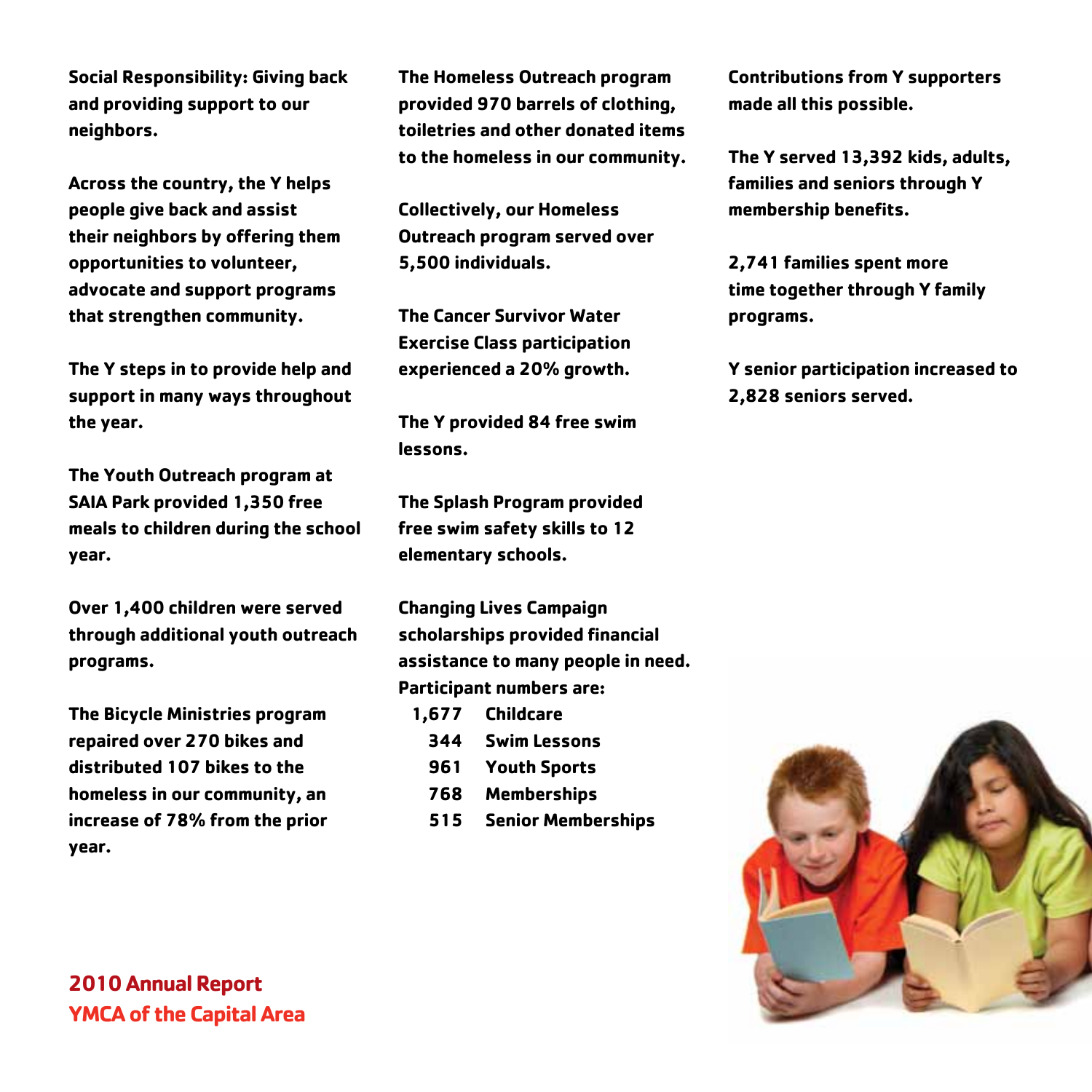

### **BUILDING A BETTER COMMUNITY WITH SOCIAL RESPONSIBILITY**

**2010 Accomplishments**

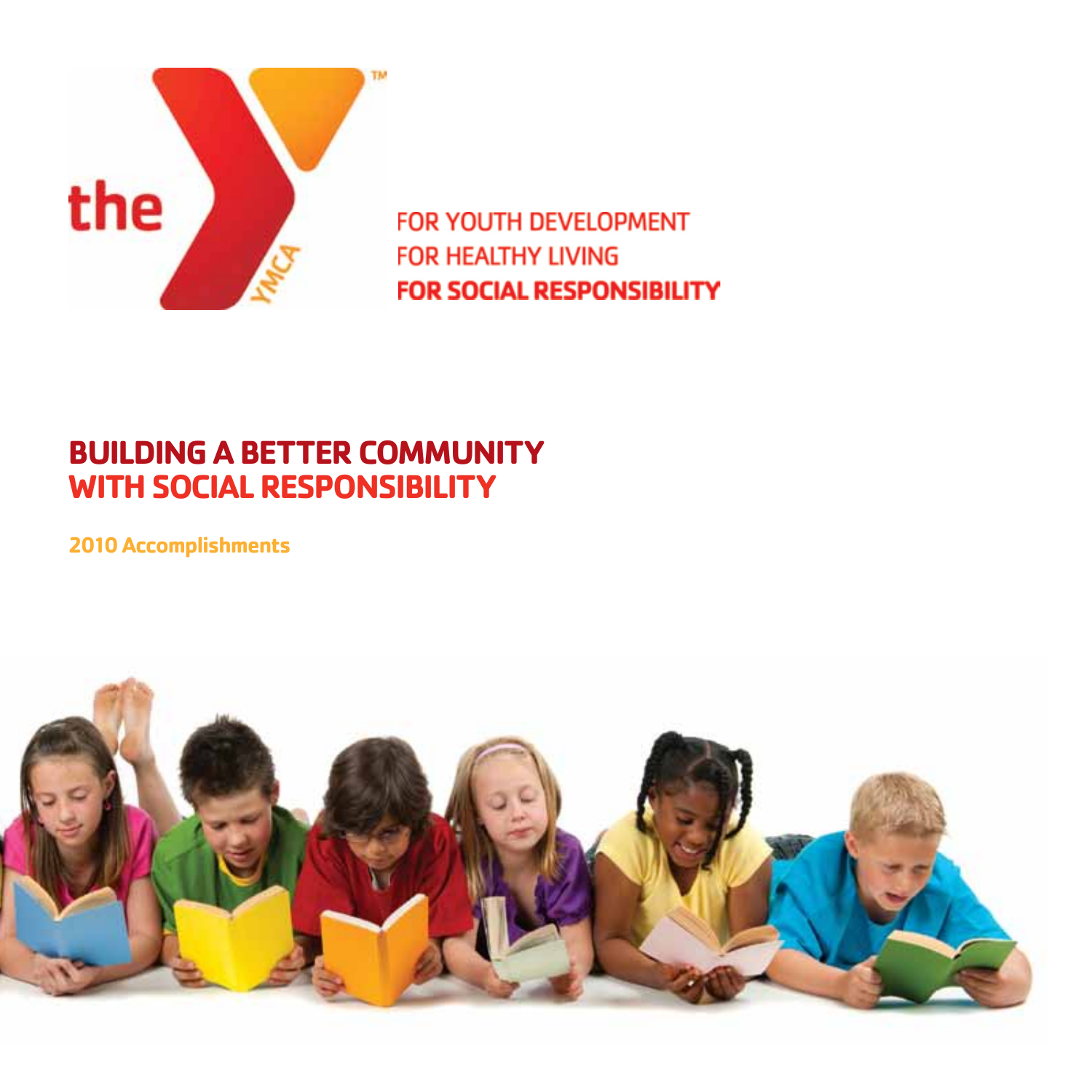

### **Revenue \$12,931,817**

| <b>Program Fees</b><br>L. | \$2,676,427 |
|---------------------------|-------------|
| Membership                | \$7,873,658 |
| ■ Changing Lives Campaign | \$362,436   |
| United Way                | \$131,135   |
| ■ Other                   | \$1,888,161 |

**Expenses \$12,927,723**

| ■ Black Achievers Scholarship | \$9,800     |
|-------------------------------|-------------|
| Supplies                      | \$710,559   |
| Salaries and Related          | \$5,184,122 |
| ■ Contractual Services        | \$1,324,705 |
| <b>Other</b>                  | \$5,698,537 |

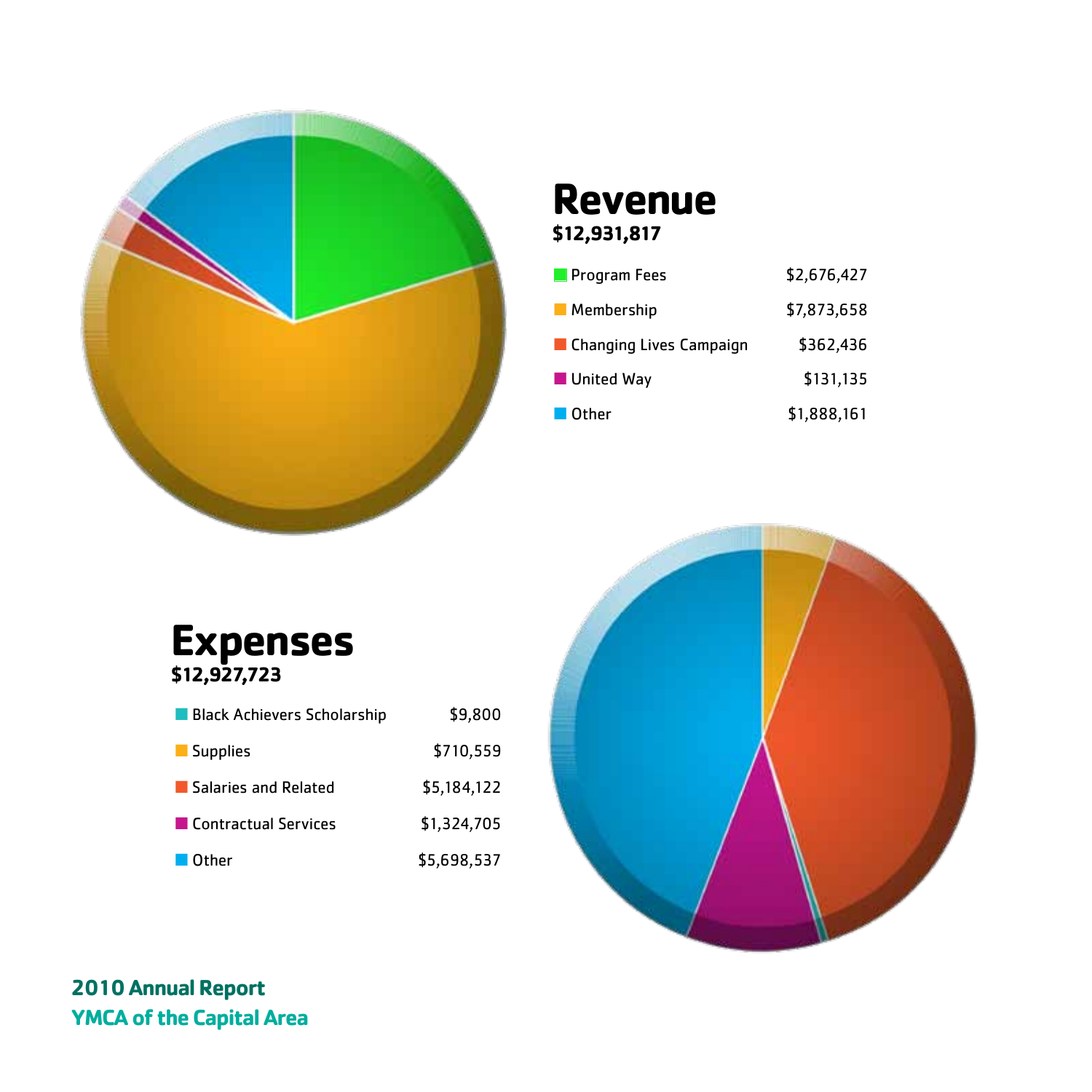

# **A STRONG FOUNDATION**

**2010 FINANCIAL REPORT**

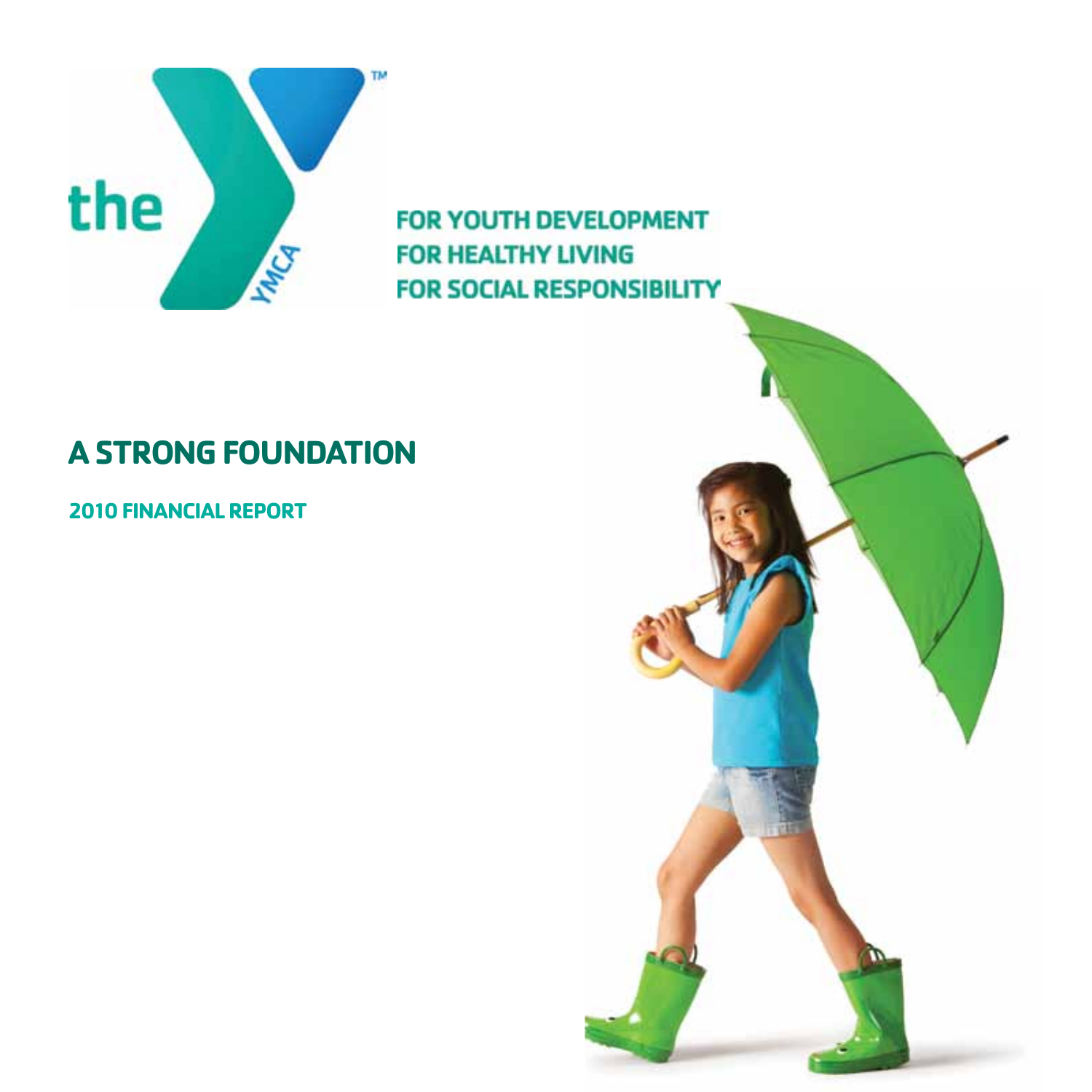**Gloria Wall McClelland is a standup volunteer. In 2010 she chaired the 2010 Changing Lives Campaign for the A.C. Lewis YMCA. As is the case with all great leaders, she built a leadership team that was focused, determined and responsive to the Y values. Her dynamic, high-energy style was an inspiration to all volunteers who worked for the Changing Lives effort.**

**Gloria gave generous contributions both personally and through her business, Go Physical Therapy. Focusing her efforts on the Chairman's Roundtable paid significant dividends for the branch. Gifts over \$1,000 increased from 16 to 26, a 38.5% jump! This was a key component to the campaign's success in 2010 and it has created an increase in capacity for future campaigns.** 

**Overall, contributed support for A.C. Lewis increased 29.8%. Through her other fundraising efforts, Gloria was able to position the A.C. Lewis YMCA as a major beneficiary of the Baton Rouge Beach Marathon, which has generated \$23,000 over the past three years and has helped to support the scholarship fund.**

**Gloria is always the first one to volunteer to help in any situation. She brings a wealth of energy and great ideas to every project and gives 100% of herself to see those ideas come to fruition.**

**Thanks Gloria, from all your neighbors and friends in the Y community.**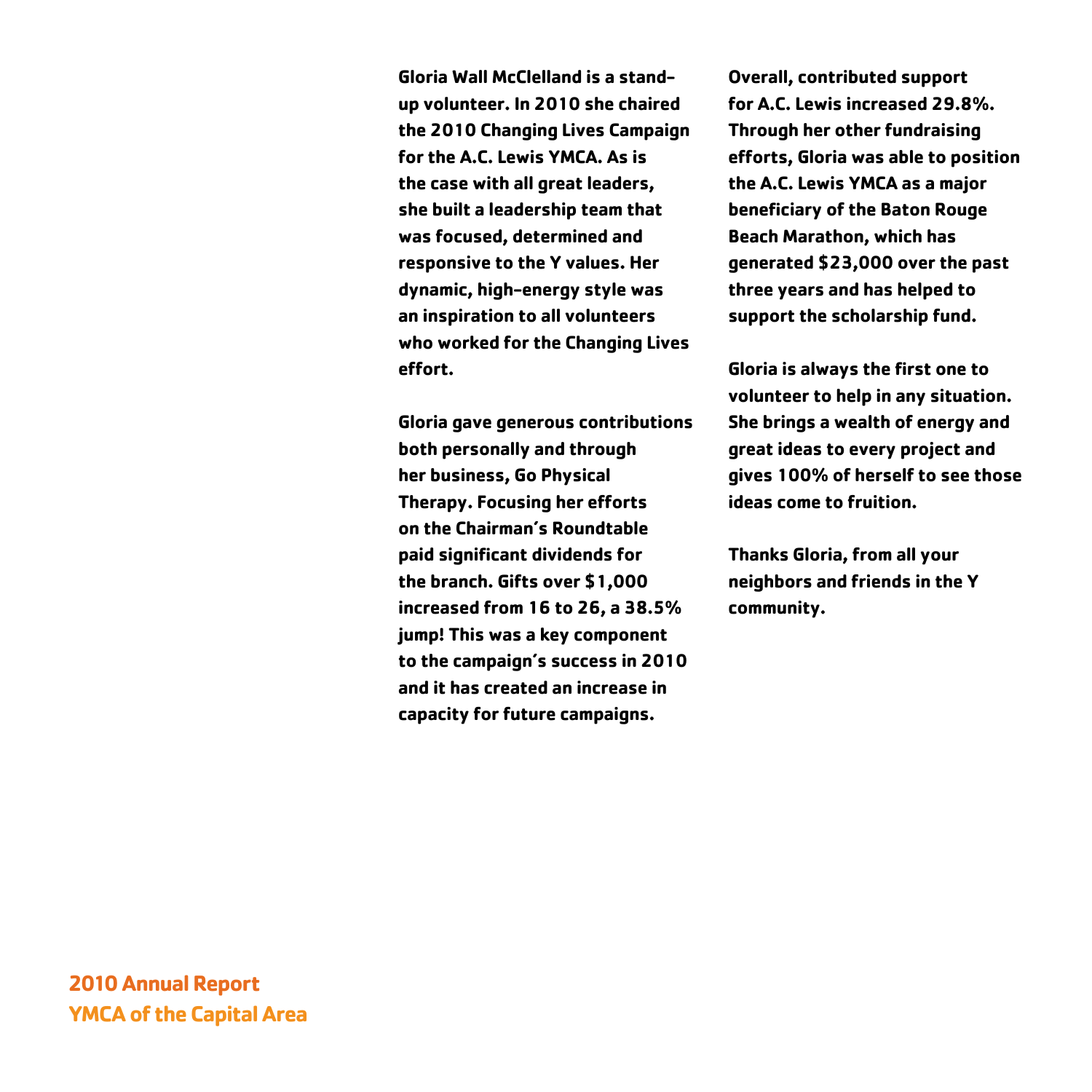

### **MYRON FALK FUNDRAISING AWARD**

**Gloria Wall McClelland, 2010 Recipient** 

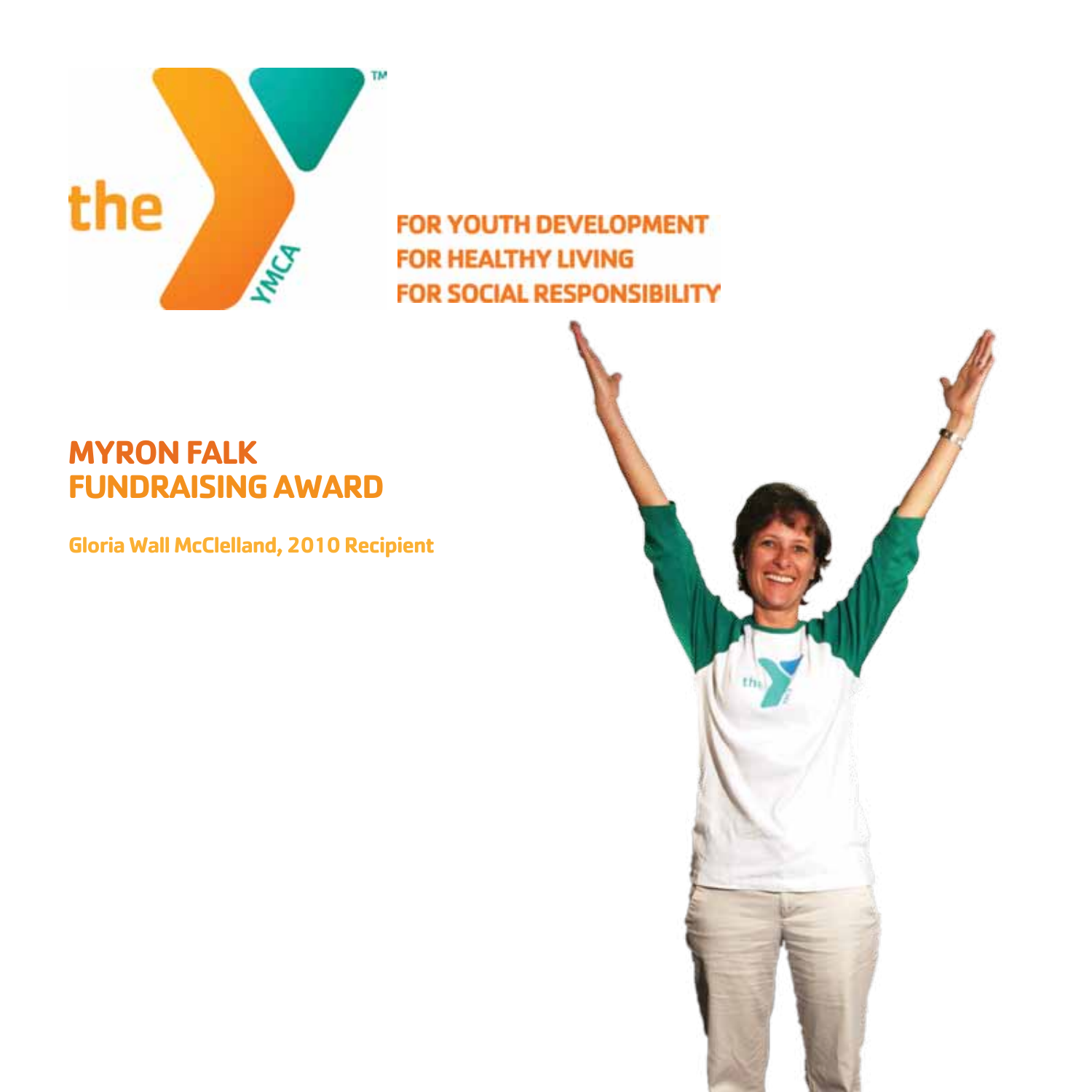**Jim Richard has been a YMCA member for more than 10 years. He served on the Charles W. Lamar Jr. Board of Directors from 2007 to 2010 and for one of those years was Program Committee Chair. He was instrumental in launching the Outreach Program for the Blind, riding a tandem bicycle weekly with member Phil Templet downtown.**

**If that weren't enough, during Jim's service, the Charles W. Lamar Jr. YMCA began a Saturday Youth Outreach program to serve the children of the Melrose area. Jim admits that he wondered what sort of impact this program could make on kids in his community. So, one Saturday he decided to go and see for himself. He became convinced it was indeed a worthy cause and saw an opportunity to get involved and get results.** 

**He, along with board member Rick Volland, spearheaded a field trip for the program participants to have a private breakfast at Stroube's Chophouse. There, they applied their newly learned table manners and began working on** 

**socialization and place setting skills, sparking an interest in how they might enter the workforce in a new way.** 

**During that summer, the coordinator relocated and its future was in jeopardy. Jim decided to step into the role of volunteer program coordinator. Each week, he shops for food for the children and acts as a liaison between other agencies and the YMCA.** 

**This past holiday season, Jim spotlighted some of the at risk kids in the program on the Charles W. Lamar Jr. YMCA's Christmas tree and members responded with both gifts and donations. He was able to purchase presents for all of the youth participants. Jim is a real example of seeing, believing and getting involved.**

**Jim, thanks for being a living example of Y values!**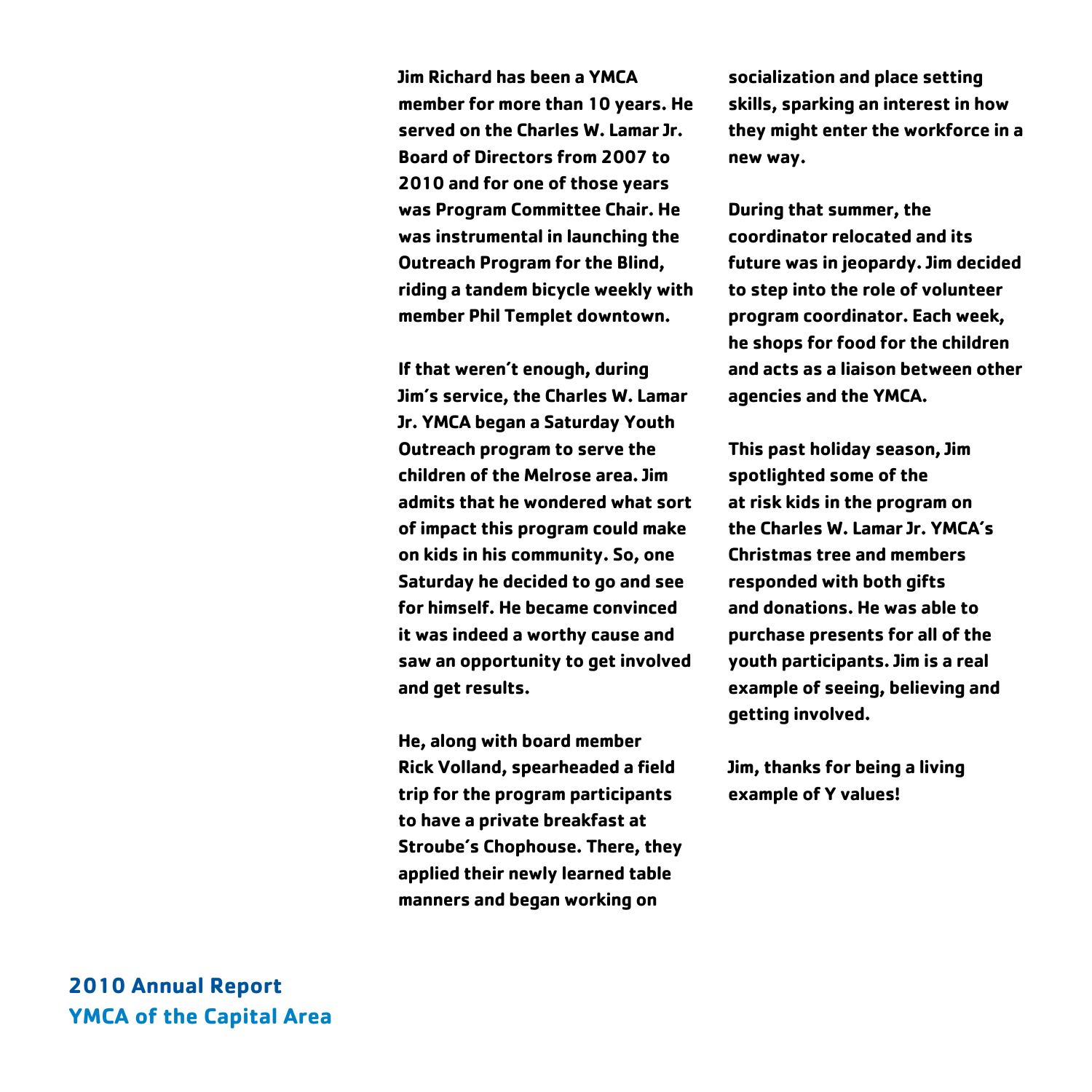

## **EDWARD D. GRANT VOLUNTEERISM AWARD**

**Jim Richard, 2010 Recipient**

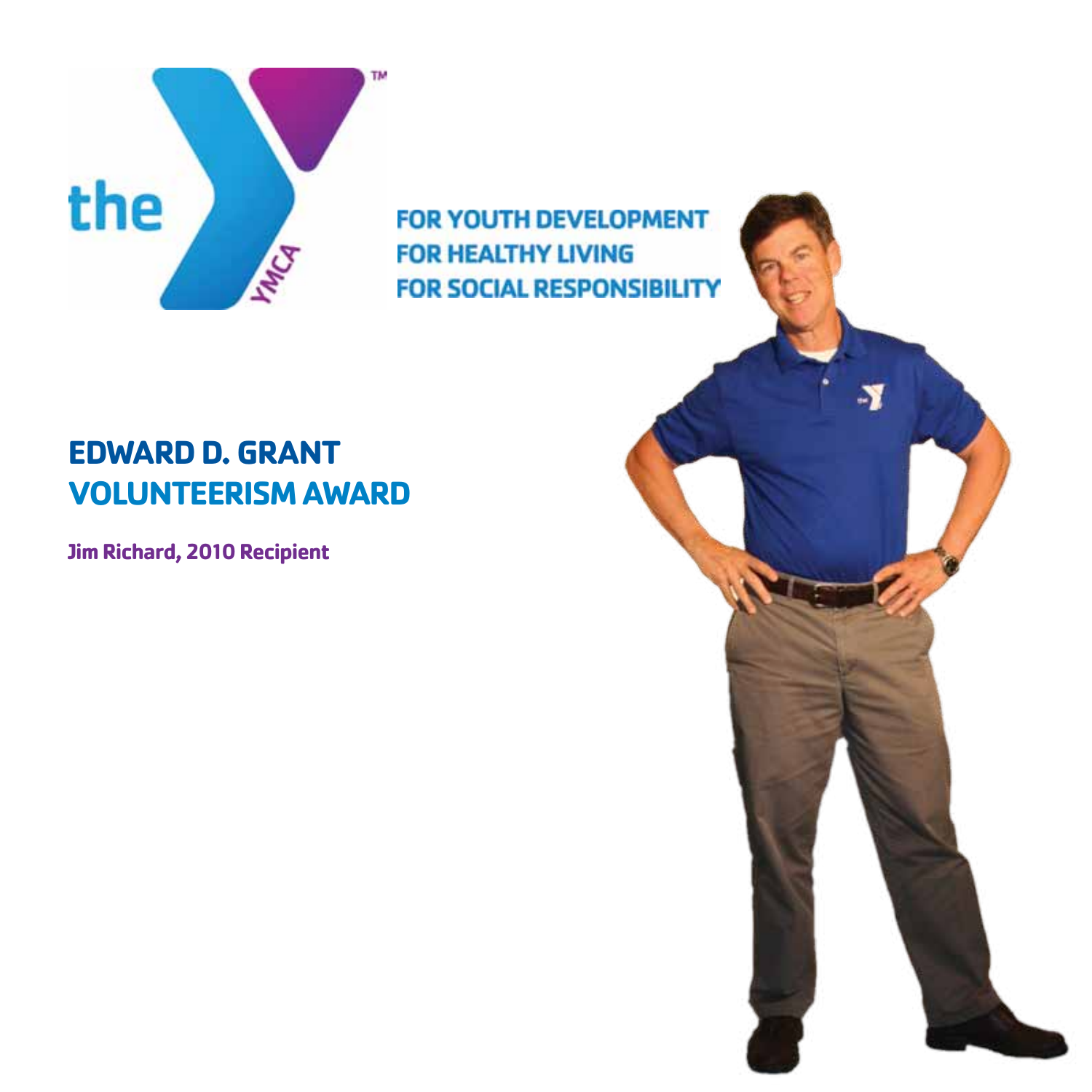**The mission of the East Baton Rouge Redevelopment Authority is to transform the quality of life for all citizens who live, work and play in East Baton Rouge Parish by returning blighted properties to productive use, fostering redevelopment through facilitating partnerships, and creating a vibrant, globally competitive community while preserving the character of place.**

**Through the East Baton Rouge Community Development Entity, a partnership between the City-Parish and the East Baton Rouge Redevelopment Authority (RDA), the RDA provided a \$6.1 million allocation of New Markets Tax Credits to support the construction of the ExxonMobil YMCA.** 

**The ExxonMobil YMCA was the first project to receive funding with the New Markets Tax Credits.**

**This \$6.1 million allocation resulted in approximately \$1.1 million in equity that was contributed to the project. This equity allowed the Y to fully finance the project without having to solicit additional gifts to cover the gap in financing.**

**The 2010 Red Triangle Award goes to EBRRDA for their pursuit of a great mission, and support of the Y.**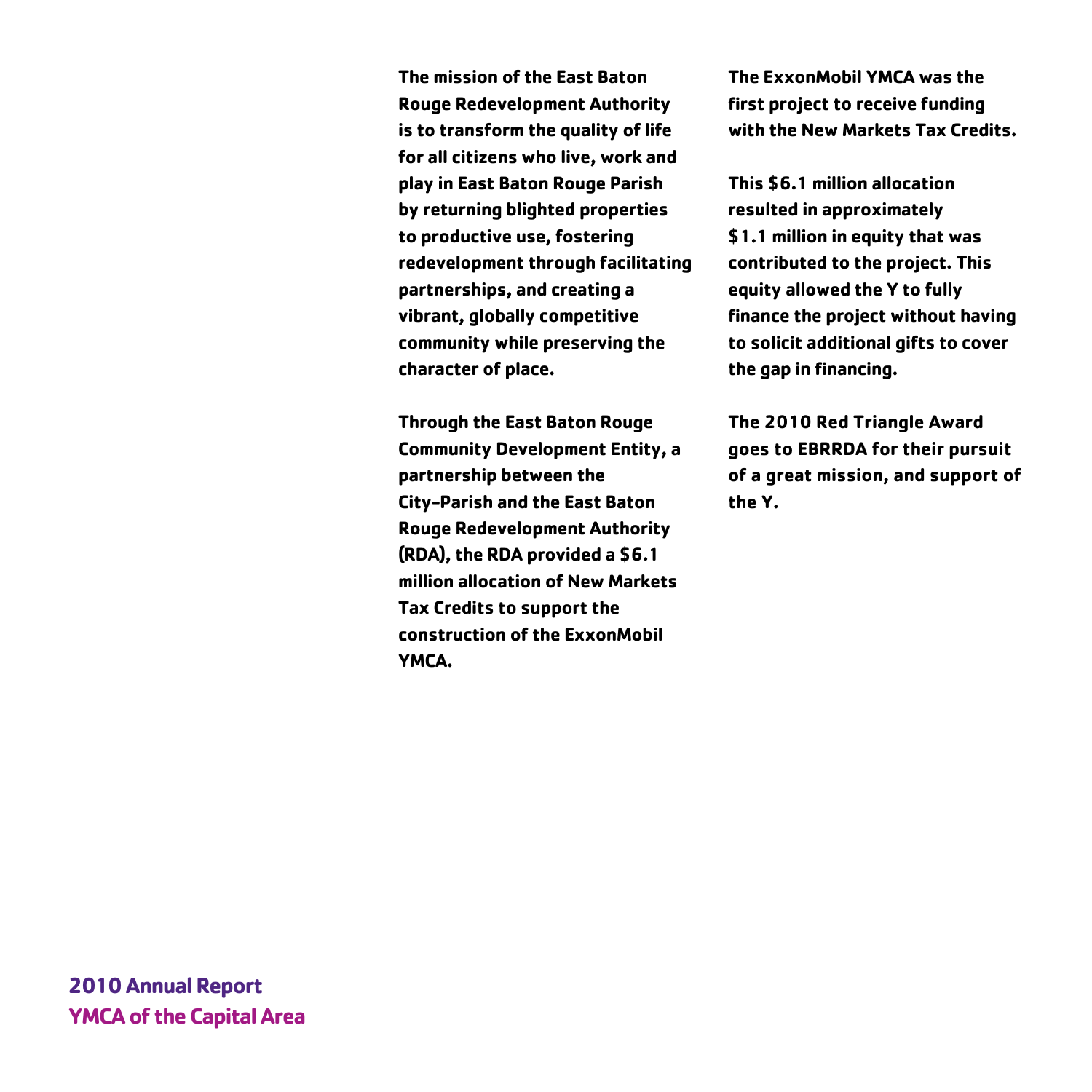

### **Red Triangle Service Award**

**East Baton Rouge Redevelopment Authority, 2010 Recipient**

# EAST BATON ROUGE REDEVELOPMENT AUTHORITY



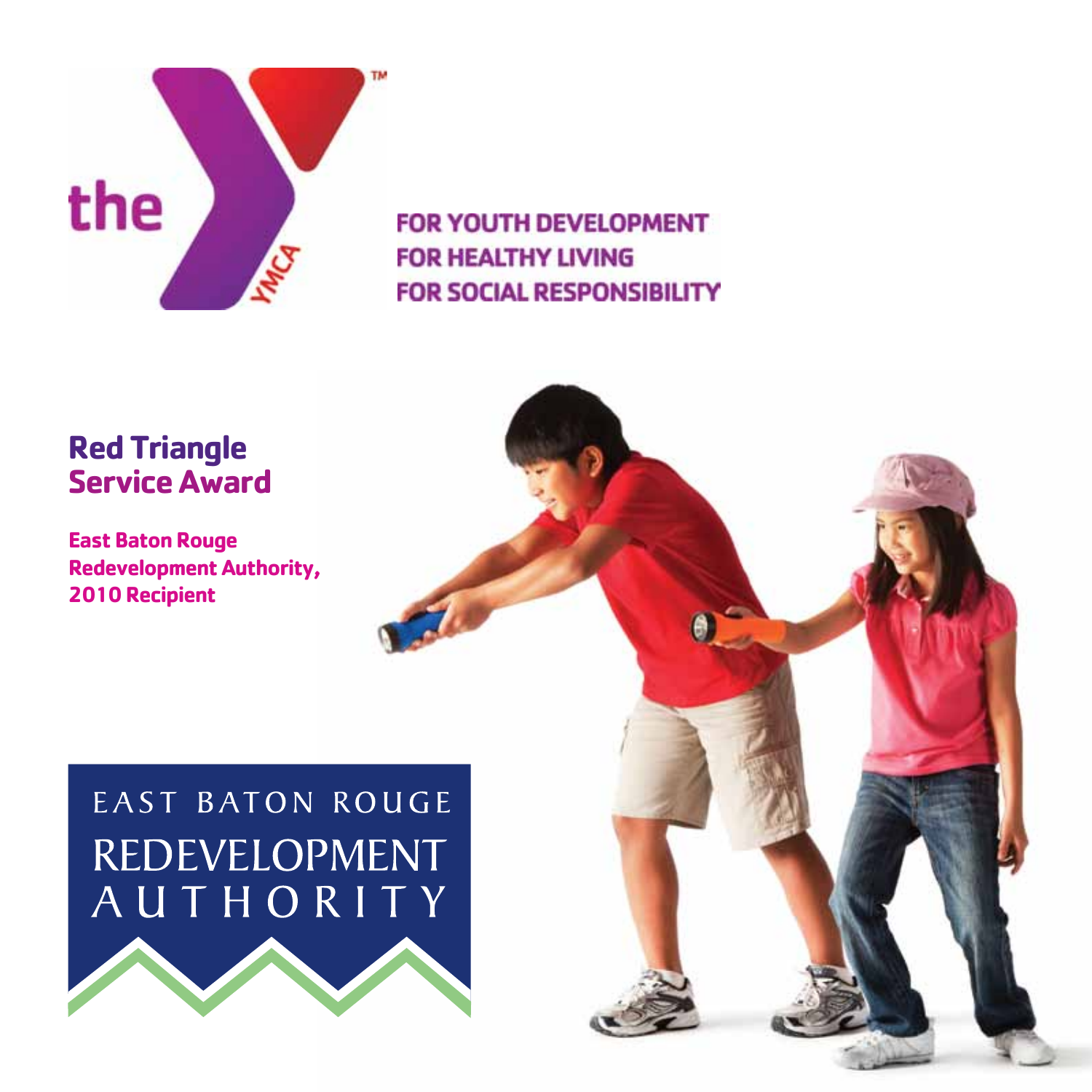### **Chairman's Club \$1,000—\$2499**

AT&T ActivTrax Allstate Alvin Batiste Barry Blumberg Baker, Donelson, Bearman, Caldwell and Berkowitz Baton Rouge Girls Amateur Athletic **Organization** Baton Rouge Water Company Ben Cherbonnier Benedetto's Market Bert Melancon Blue Bayou Bob and Debbie Jacobs Brian Adams Brusly Lion's Club Bryan and Tammy Bolton Burke and Laura Patterson Business First Bank Capital One Bank Capital City Grill Cargill Inc. Carville Veterinary Clinic Charles Lamar, III Chenevert Architects Christian Street Furniture Coca Cola Bottling Company Cockfield Jackson Architects Coletta Barrett Cynthia Rougeou Cyntreniks D & W Health Services Inc. Danny Bonfiglio David Vincent Dodson, Hooks and Fredrick, APLC Don and Bonnie Hutchinson Don and Sue Clark Draughon & Bollinger LLC Edmund and Cathy Giering, IV Entergy Co. Ethan Allen Interiors Evelyn Kirk Faulk and Meek General Contractors

### **2010 Annual Report YMCA of the Capital Area**

Felix Cole Froedge Family Gary Shetler Gary and Machaela Golden Gary Sligar GO Physical Therapy Happy's Running Club Hawthorn, Waymouth & Carroll HHI Inc. Hooks and Fredrick APLC Hubben's Isela Perlstone J.D.E. Inc. JP Morgan Chase JW Grand Inc. James Dupont James Moore Jason Beasley Jeff Casey John 5:40 John Daniel John Godbee John Thompson Johnston Enterprises LLC. Kathleen Allen Kean Miller, Hawthorne, D'Armond, McGowan & Jarman Kit Marye Lake After Hours Brusly Lake Sherwood Senior Living Lance Lamotte Leblanc Family Lemic Insurance Lou Daniel Malcom Brian Manda Fine Meats Mark Culotta Martin Navarro- Ameriprise Financial Mary Lynn Jones Midyette Family Mike Adams No Fault Sport Group Nu View LLC. Patricia Smith Pennington Foundation Raising Canes Raymond Barnett Red Stick Sports

Rick Caballero Riverview Development Roof Technologies Sharon Holder Stephanie Ferry Sugar Mill Plantation LLC. Tandra Davison Tedrick Knightshead Tommy Milazzo Thompson Building Energy Solutions Upton, Draughon and Bollinger LLC. Will Robbins Woodson Inc. Wright and Percy Insurance

### **Benefactors Club \$2500-\$4999**

Amedisys Tony and Paula Clayton Blue Cross Blue Shield Baton Rouge Area Foundation Broussard Paper Cox Communications Deltacom Enterprise Rent-A-Car JaniCare JC Penney Joseph Delpit Merrill Lynch Trafficking Hope Wal-Mart Neighborhood Market

### **Founder's Club \$5,000 and up**

Albemarle Baton Rouge Beach Marathon Dow Chemical Company GMFS Louisiana Tennis Association River Road Coffees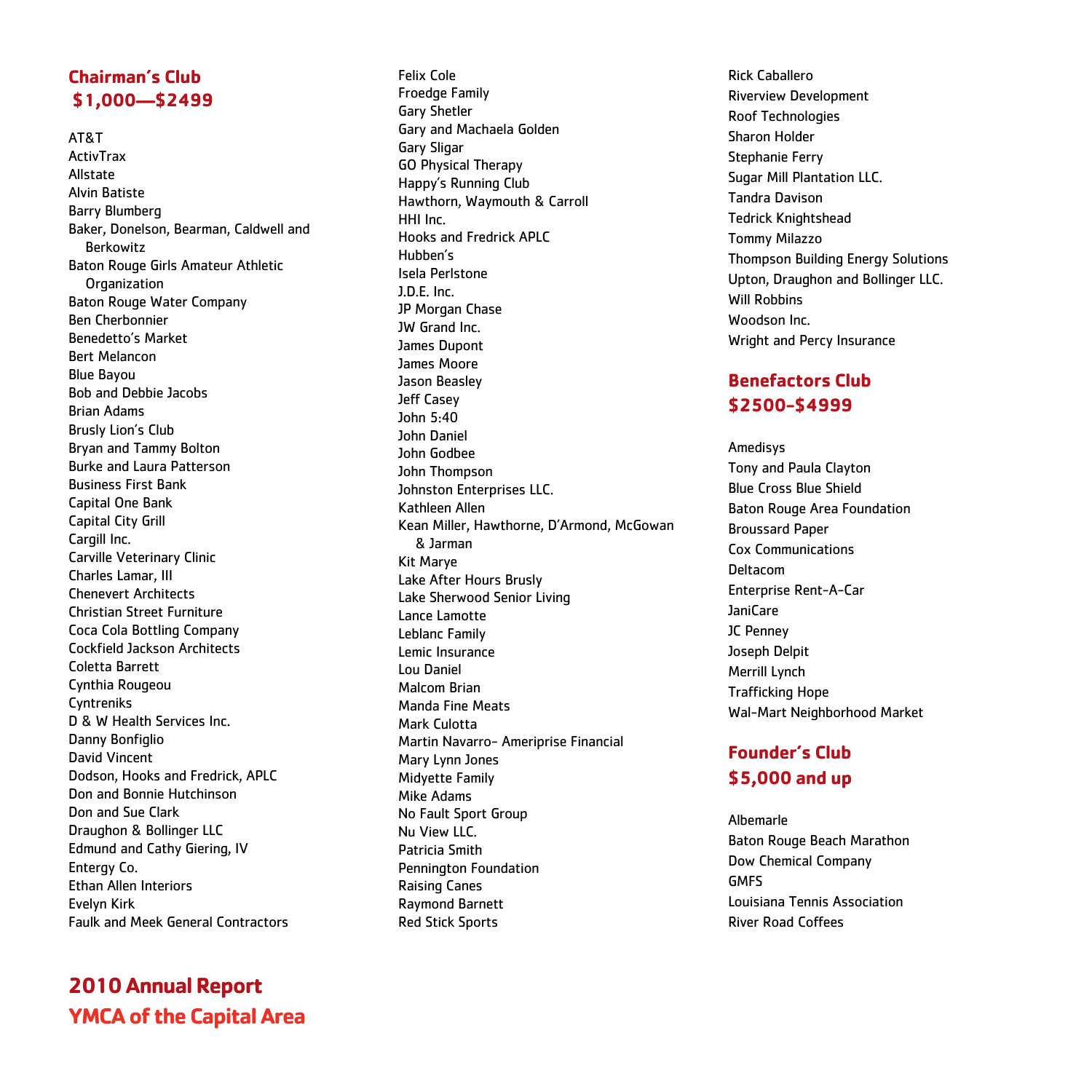



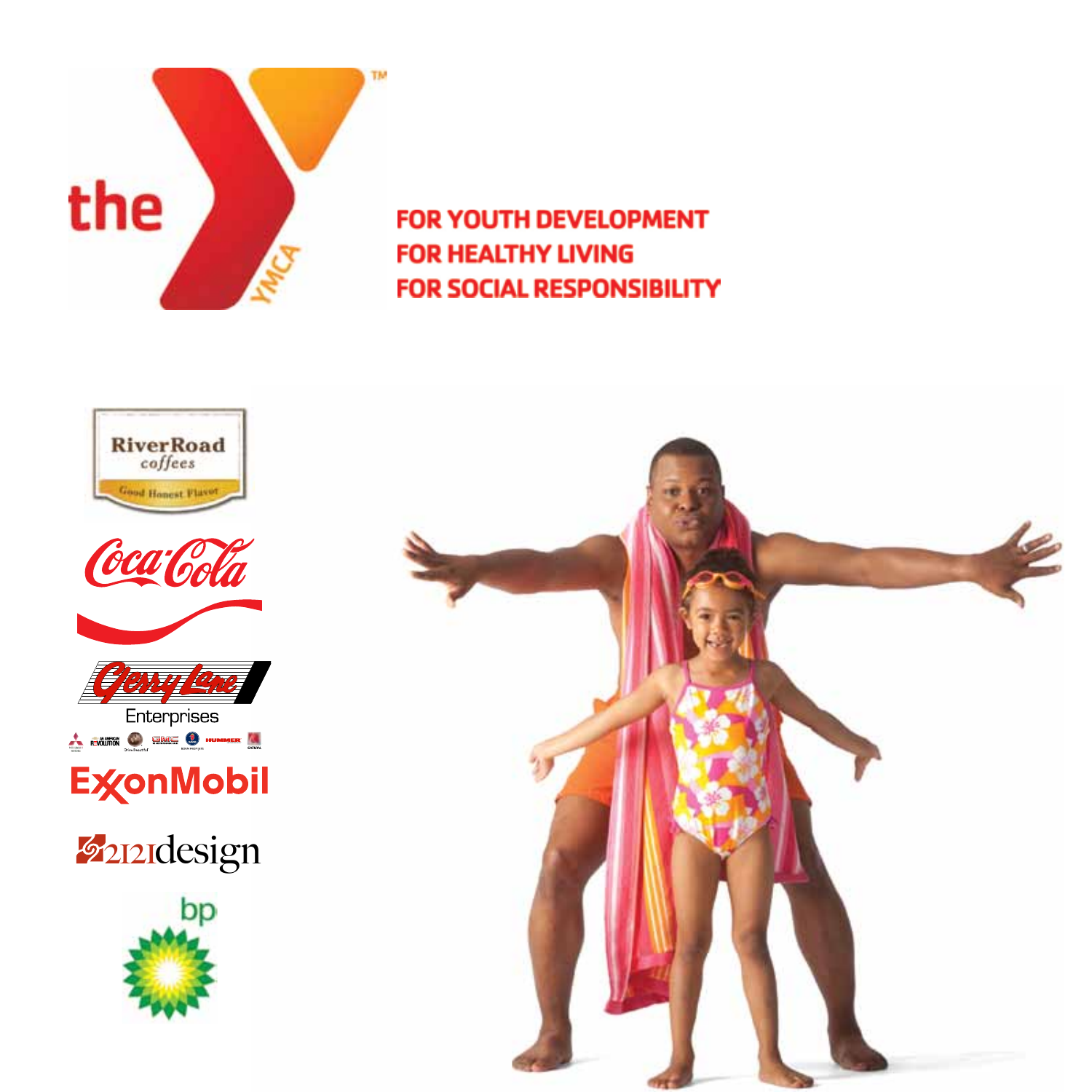#### **2010 BOARD OF DIRECTORS**

#### **OFFICERS**

Ann Trappey – Chair Norman Chenevert – Vice Chair Lance Kinchen – Vice Chair Gwen Hamilton – Secretary David Field – Ex Officio

#### **MEMBERS**

Verge Ausberry Ralph Bender Greg Bowser Laura Cassidy Tom Cook Lou Daniel Bobby Fahey Ed Giering, IV Kathi Gill Eric Lane Terrence Lockett John Schiller Gary Sligar Chris Spencer Bobby Yarborough

#### **HONORARY**

Barry Blumberg Brent Bruser Pat Cheramie Paula de la Bretonne Tom Durant Jack Field Rickey Heroman Charles Lamar Alex Lewis Kit Marye Kevin Reilly, Jr. Bill Slaughter David Stanley Ken Uffman Kerry Uffman

#### **BRANCH REPRESENTATIVES**

John Thompson A.C. Lewis YMCA

Mark Grant Baranco Clark YMCA

Kathleen Allen C.B. Pennington Jr. YMCA

Eric Waechter/Elisabeth Prescott Charles W. Lamar Jr. YMCA

Bubba Beatty Dow Westside YMCA

Angela Jordan Paula G. Manship YMCA

Garner Moore Southside YMCA

#### **SPECIAL THANKS:**

2121 Design Kirk and Francelle Theriot American Audio Visual, AV Kristen Hogan, Marketing Director Megan Johnson, Marketing Intern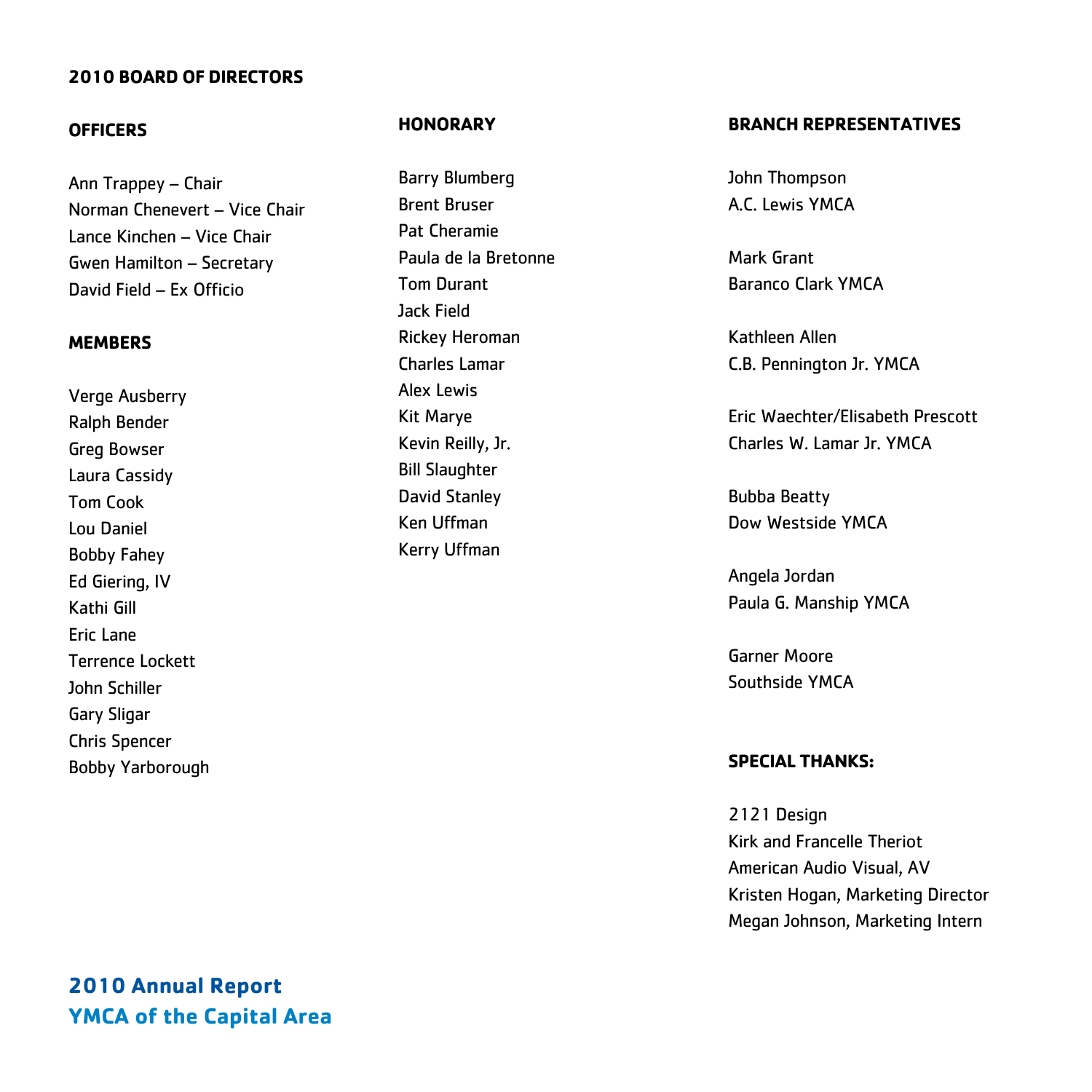

the

# **2010 BOARD OF DIRECTORS**